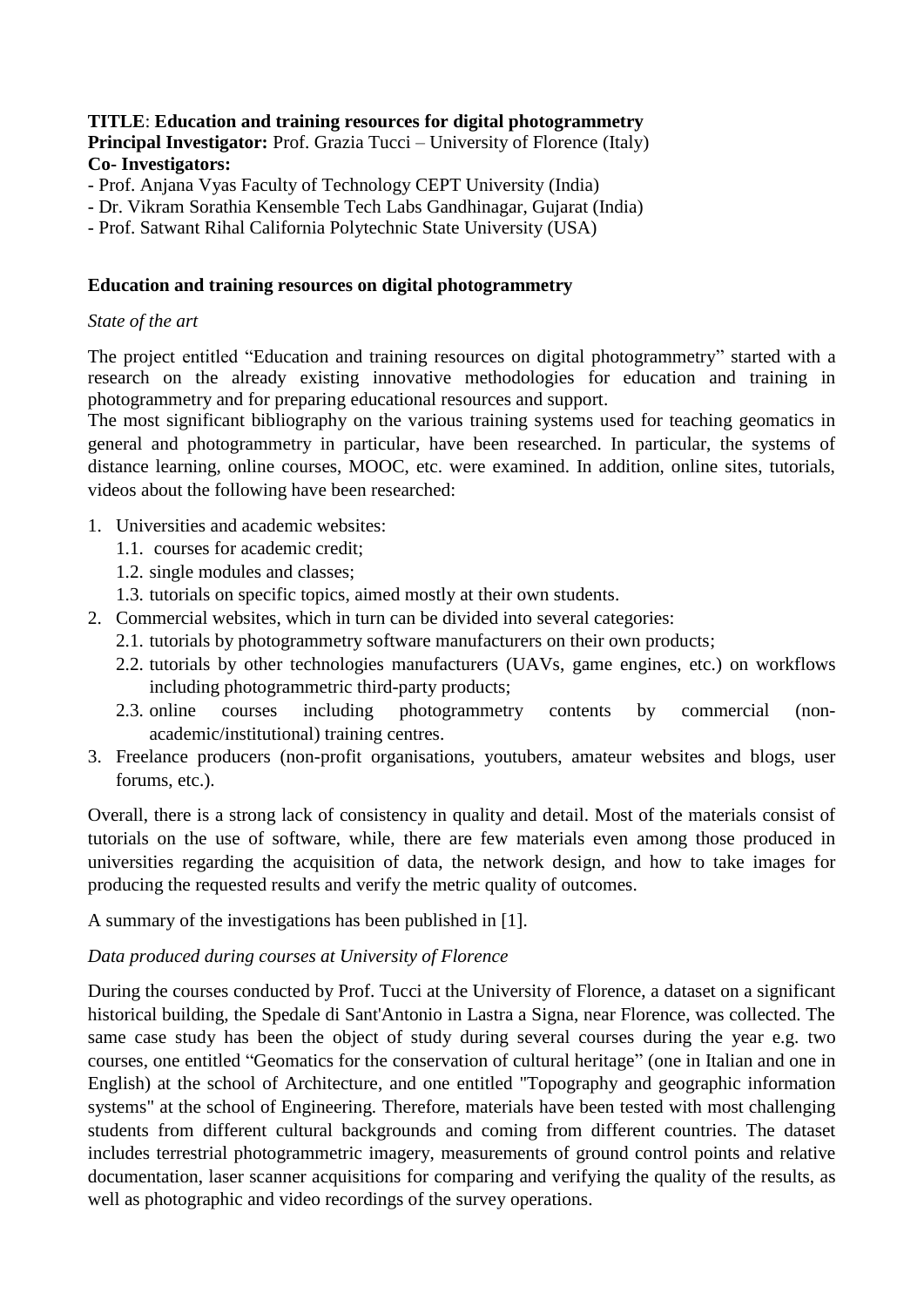

*Some of the students of the University courses during the GNNS acquisitions in Lastra a Signa*

Moreover, students have been requested to make short videos for illustrating the acquisition of photogrammetric data and their process as a feedback for understanding which aspects they considered more challenging and significant.

# *Dehradun, India tutorial*

During the first phase of the ISPRS TC V Mid Term Symposium 2018, which took place from 17 to 19 November, the Ground based 3D Modeling (Close Range Photogrammetry & TLS) presymposium tutorial was held. Participants included 15 students from several countries. The students were master students, PhD students, researchers and teachers with different backgrounds and skills.

For this reason, the participants provided an interesting opportunity to evaluate the effectiveness of the proposed teaching materials, as they are scholars who know the overall problems of remote sensing but not specialized in cultural heritage and without specific training in the use of photogrammetry and terrestrial laser scanner.

Although the learning-by-doing teaching method was used, the first day has been dedicated to introducing the topics of the tutorial, to provide everyone with the essential information to deal with the practical part. The topics examined concerned photography for photogrammetry, Structurefrom-Motion close-range photogrammetry and terrestrial laser scanning.

The field work has been carried out in one of Dehradun's most representative historic buildings, the headquarters of the Forest Research Institute.

During the tutorial, after a careful analysis of the location, the participants, supported by the tutors, started planning a survey project. Since students were not familiar with working on cultural heritage projects, the requirements of a photogrammetric project useful for this purpose were first indicated, identifying a proper Ground Sample Distance and the most appropriate network design. The focal length, distance from the object and baseline were chosen taking into account the site characteristics and the available equipment. All exposure parameters were selected according to lighting conditions. The target positions were then chosen, considering that the object would have been acquired simultaneously with laser scanner, with the aim of both training in laser scanning and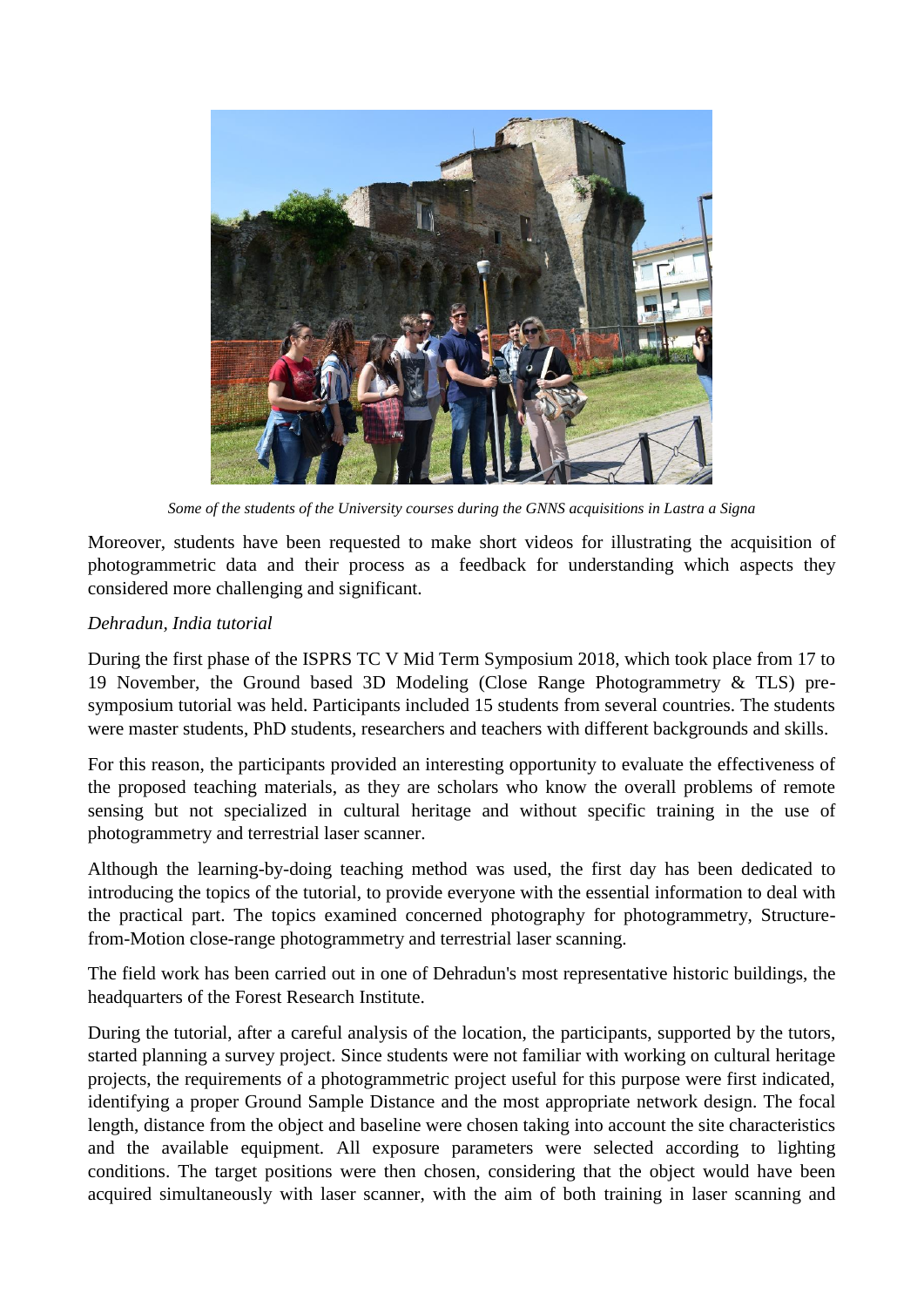comparing the results. The field experience was focused to document the facades of the central court, with a special attention to the left wing, where the vaulted portico at the ground floor has been surveyed.



*The participants of the pre-symposium tutorial Ground based 3D Modeling (Close Range Photogrammetry & TLS) in Dehradun, India*

In order to show other possible applications of terrestrial photogrammetry, for example to the human body acquisition, 3D models of the faces of some students were also performed.



*3D models of two tutorial's participants faces in Dehradun, India*

During the last day of the tutorial there was an introduction to data processing, and the results were presented and discussed. Photogrammetric data were compared with laser scanner results for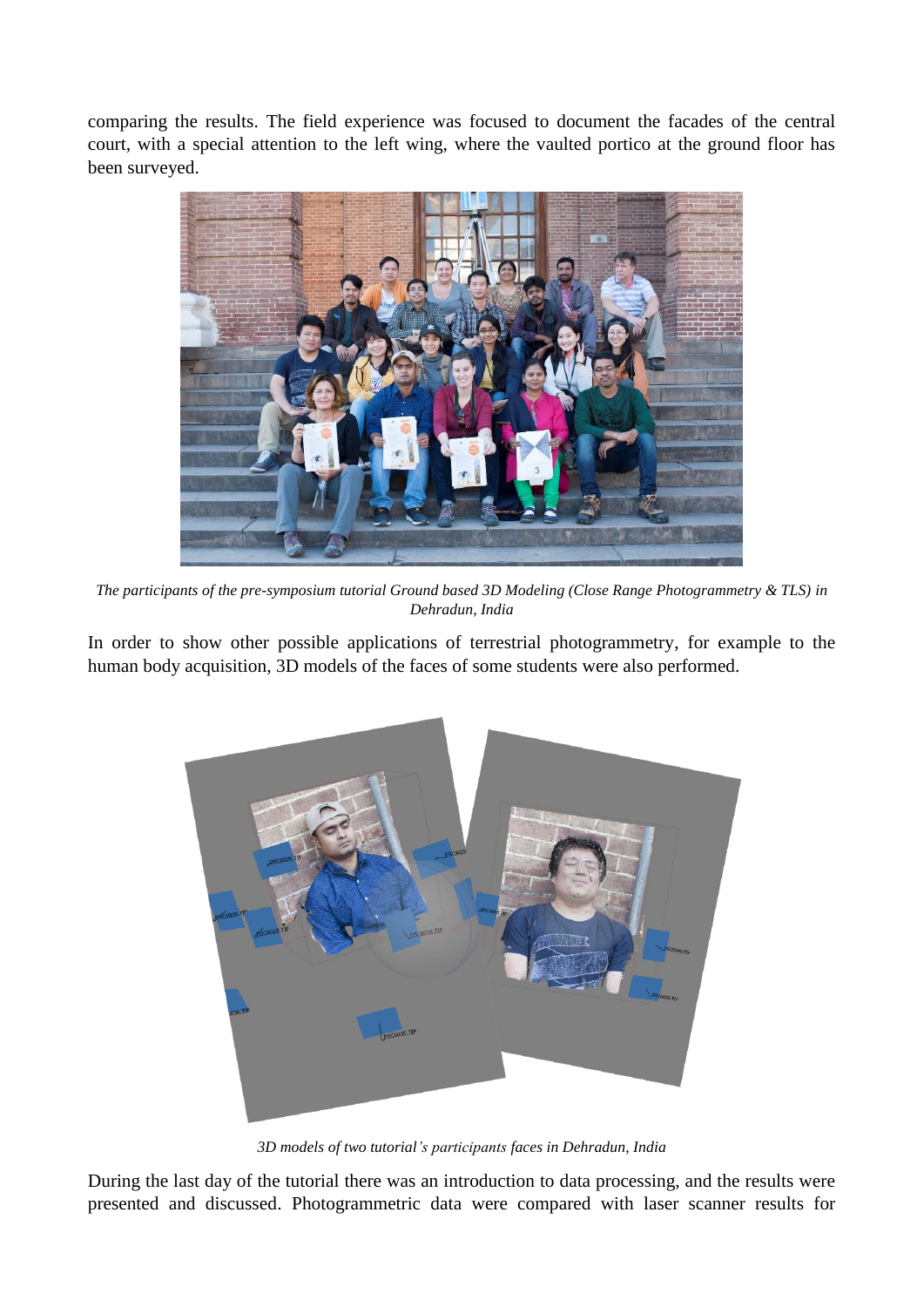assessing their quality. Moreover, even if the peculiarities and differences between the two methods had already been explained from a theoretical point of view, it was much more effective to see their consequences on a project personally carried out by the participants.

As requested by the participants, some their previous close-range photogrammetry projects in other fields were also presented for comparing and discussing the results together.

The experience was positive. The students learned how geomatic techniques are used to carry out cultural heritage documentation projects and acquired (or deepened) basic skills in close-range photogrammetry. Knowledge about the image acquisition can be deepened or adapted to other areas of their activity. In addition, a new dataset has been created documenting an interesting built heritage case study and obtaining data on structural assessment that will be published soon in the papers [2,3], which will be presented at the Conference Geores2019.

# *San Vivaldo workshop*

The didactic paradigm of Dehradun's tutorial was tested again in a workshop held from 23 to 26 March 2019, acquiring part of the so-called New Jerusalem of San Vivaldo, (Montaione, Italy). In this case the participants, coming from Cuba and Greece, were already trained on laser scanning and photogrammetry and the workshop aimed to improve their practical skills. With regard to the didactic materials, this was another test to assess their clarity and effectiveness in front of an audience with already acquired skills. During the workshop, data acquisitions and processing were carried out.



*An aerial image of the participants from Cuba, Italy and Greece at the S. Vivaldo workshop*

# *Participated photogrammetry in Cuba*

The training model will be proposed in a different context also in Havana (Cuba) during the next step of InnovaCuba project. The project foresees the realization of a participatory photogrammetry event, as reported in [4]. In this case, the aim will be to introduce photogrammetry to a nonprofessional public with no knowledge, using the same material and guidelines created for this purpose, together with a basic assistance for explaining how to take photographs useful for a photogrammetric process (carried out later by professional operators).